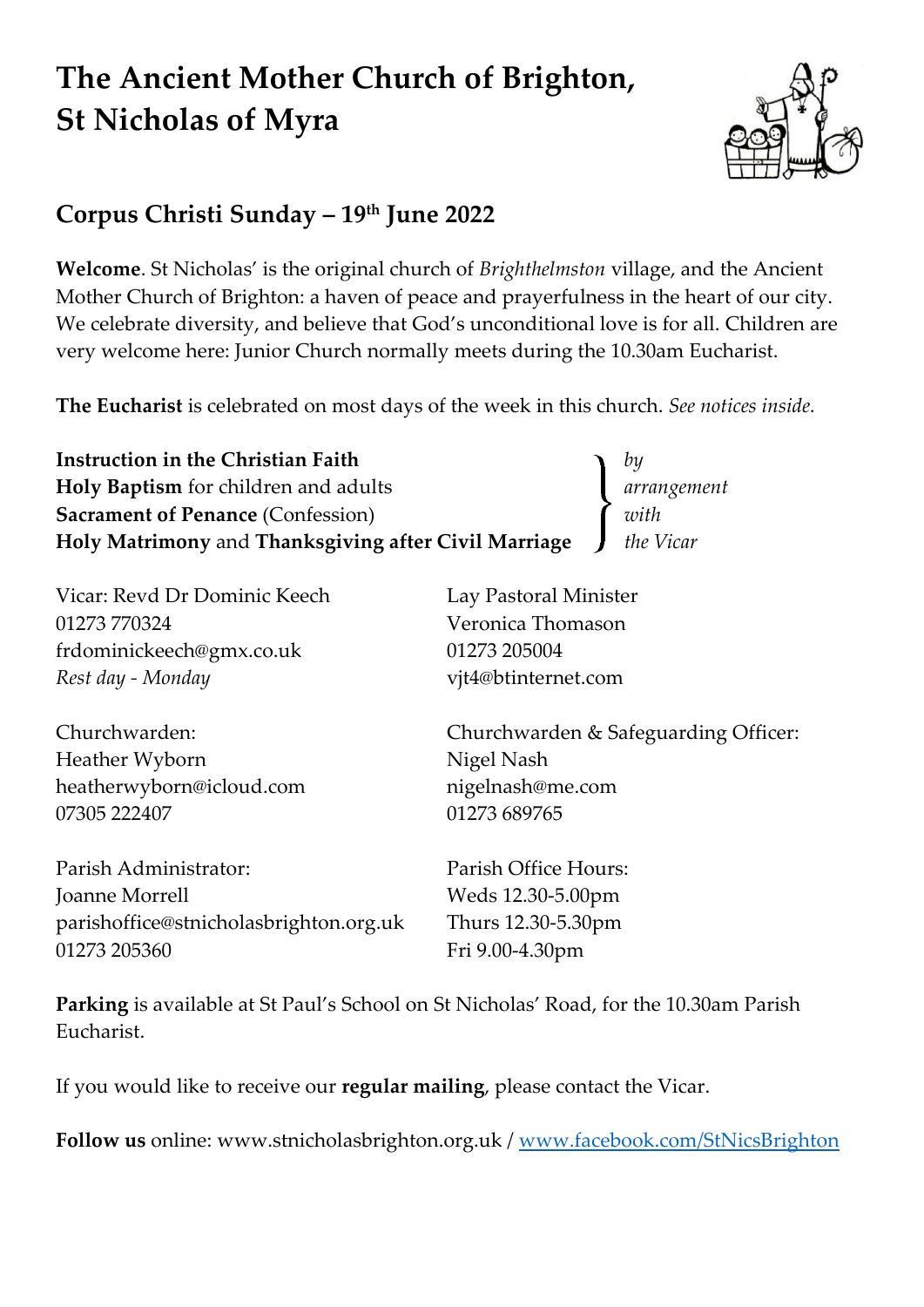#### *Please read our Covid-safe guidelines for worship in church*

- Masks are no longer a legal requirement inside the church. However, judicious mask wearing is encouraged! For example, it may be particularly advisable to wear a mask in tight spaces (corridors, queues etc) where others are present.
- Please spread out in the building, and be considerate of others' desire for space. If you stay for coffee after mass, please move away from the servery and circulate in the nave.
- We are continuing to ventilate the building during services.

*If you would like to leave a donation to support the work of St Nicholas', there are dishes at the doors for a collection both before and after mass. A warden will also be available with a contactless machine afterwards.*

#### **THE EUCHARIST**

*Today we give thanks for the gift of the Eucharist, by which we receive the body and blood of Christ, and experience his love and blessing. At the end of the service there will be a Blessed Sacrament procession around the inside of the church, and the liturgy ends with Eucharistic Benediction. Today's celebration enacts the joyful truth of our faith: Jesus walks with us as we take the good news of his love into the world. He blesses us with his presence, and calls us to share that blessing with all whom we meet.*

*We stand when the bell rings. We sing:*

**O thou, who at thy Eucharist didst pray that all thy Church might be for ever one, grant us at ev'ry eucharist to say, with longing heart and soul, 'Thy will be done.' O may we all one bread, one body be, through this blest sacrament of unity.**

**For all thy Church, O Lord, we intercede; make thou our sad divisions soon to cease; draw us the nearer each to each, we plead, by drawing all to thee, O Prince of Peace: thus may we all one bread, one body be, through this blest sacrament of unity.**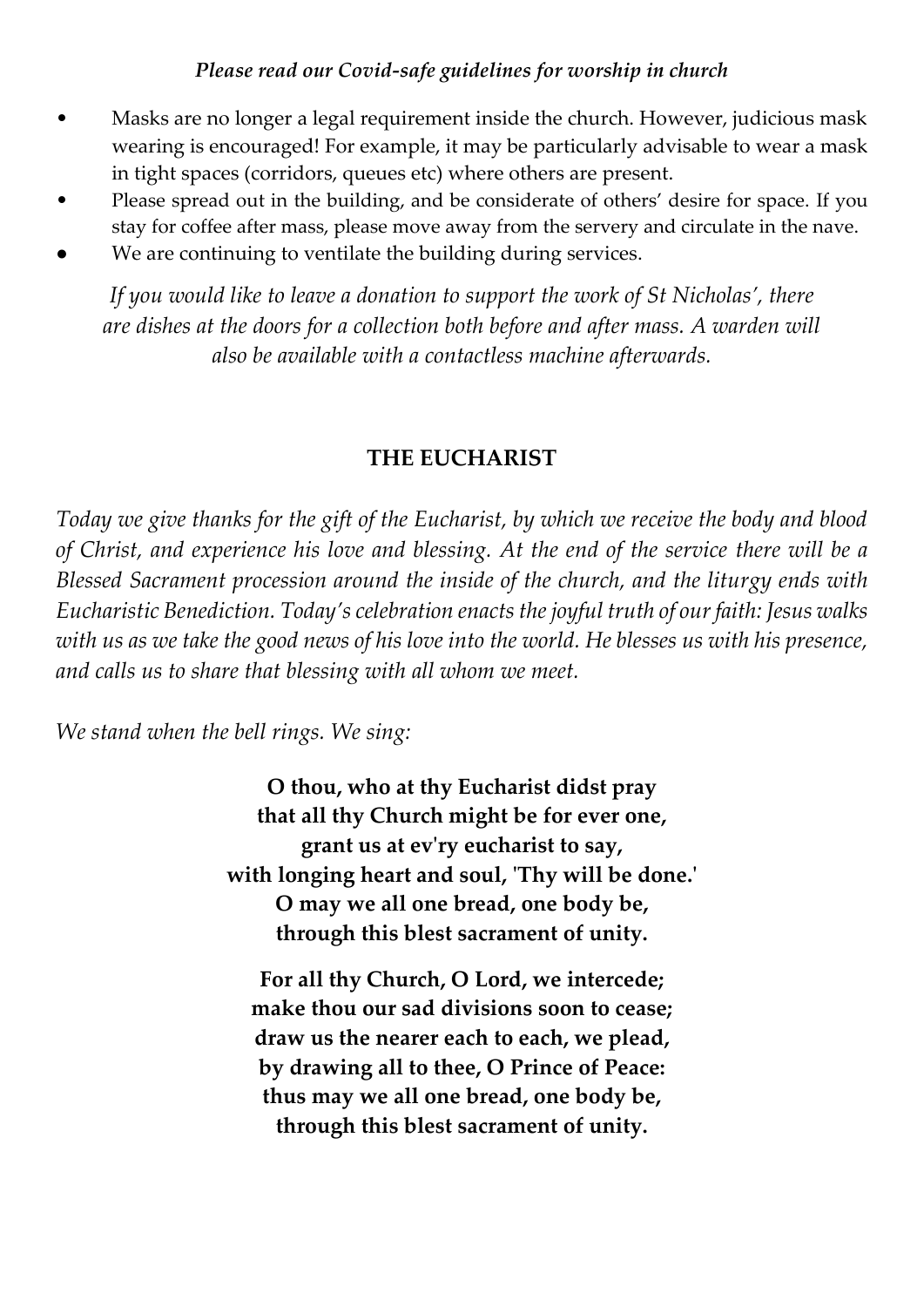**We pray thee too for wand'rers from thy fold; O bring them back, good Shepherd of the sheep, back to the faith which saints believed of old, back to the Church which still that faith doth keep: soon may we all one bread, one body be, through this blest sacrament of unity.**

**So, Lord, at length when sacraments shall cease, may we be one with all thy Church above, one with thy saints in one unbroken peace, one with thy saints in one unbounded love: more blessed still, in peace and love to be one with the Trinity in unity.** *William Harry Turton (1856-1938) based on John 17*

*Celebrant:* In the name of the Father, and of the Son, and of the Holy Spirit. *People:* **Amen.** The Lord be with you. **And also with you.**

*The celebrant introduces the liturgy and we confess our sins.*

**Almighty God, our heavenly Father, we have sinned against you, through our own fault, in thought, and word, and deed, and in what we have left undone. We are heartily sorry, and repent of all our sins. For your Son our Lord Jesus Christ's sake, forgive us all that is past; and grant that we may serve you in newness of life to the glory of your name. Amen.**

*The celebrant says the prayer of absolution and all respond:* **Amen.**

*We sing the Kyrie eleison, and Gloria in excelsis:*

**Lord have mercy. Lord have mercy. Lord have mercy upon us. Christ have mercy. Christ have mercy. Christ have mercy upon us. Lord have mercy. Lord have mercy. Lord have mercy upon us.**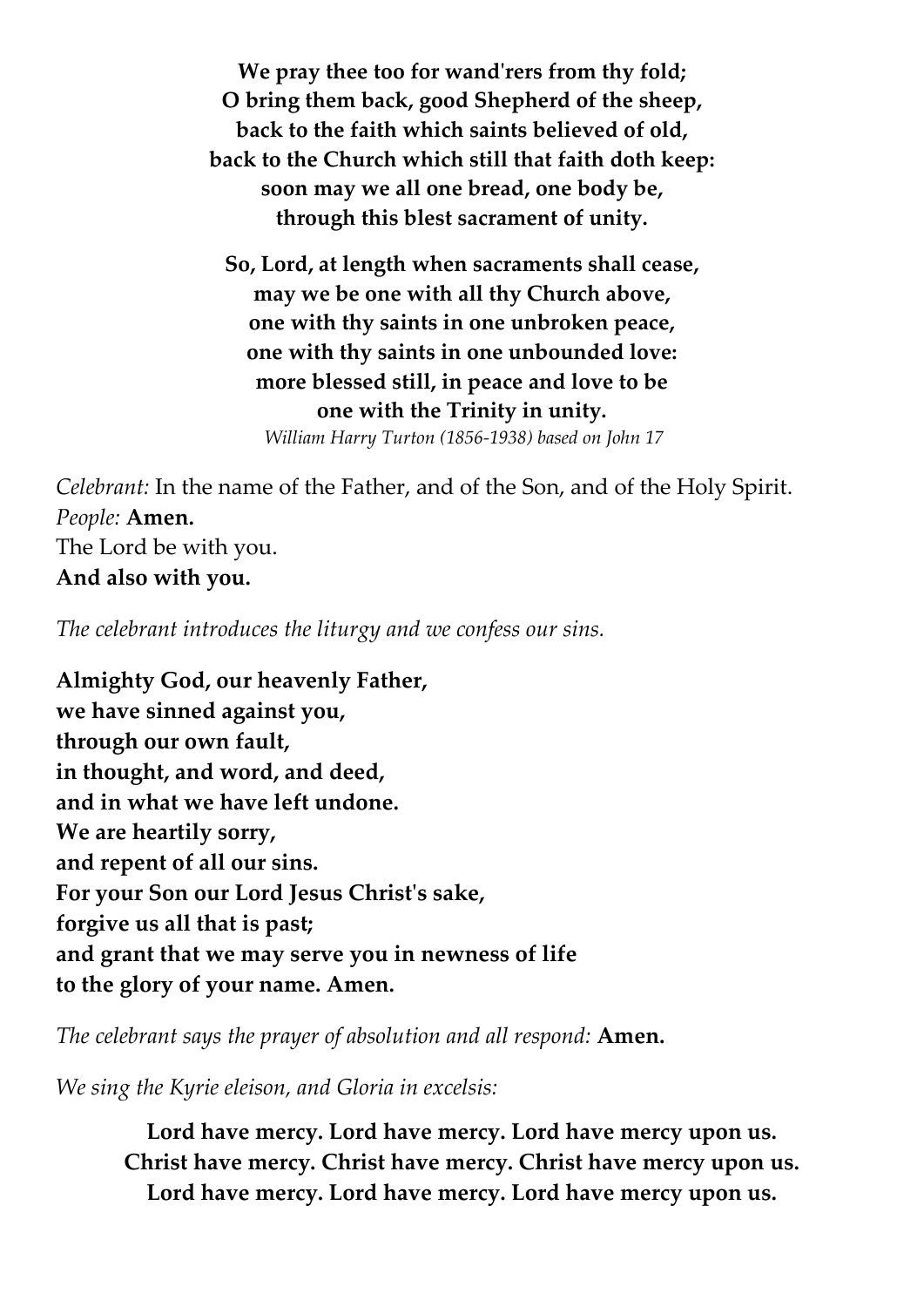*We sing the Gloria in excelsis:*

**To God be the glory, all glory in the highest and peace to his people who dwell here below. Our heavenly Father, our Lord and our Sov'reign, to you the Almighty, our praises bestow.**

**We worship and adore you, we bow here before you with grateful thanksgiving, our song let us raise. All glory and honour and glad adoration, to God in the highest, hosanna and praise.**

**Lord Jesus, the only begotten of the Father we praise and we bless you, the Son and the Lamb. The sin of the world you have taken upon you, have mercy upon us, the Great I AM.**

**For holy, you meet us, yet lowly you greet us, the Lord in the highest, the Holy One. All glory to the Father, the Son and the Spirit, From ages everlasting, the Three in One.**

*The celebrant prays the Collect and we respond:* **Amen**

*We sit for the Scripture readings. At the end of the reading (1 Corinthians 11.23–26) read by Charles Hugh Fisher we respond:* **Thanks be to God.**

*We sing psalm 116. 1,10-17*



**1**(Cantor): *I love* the Lord, for he has heard the voice of my suppli • ca • tion; Because he has inclined his ear to me, on the day  $\bullet$  I  $\bullet$  called  $\bullet$  to  $\bullet$  him

## **10 (All): How shall I re** • **pay** • **the Lord; for all the benefits he** • **has** • **given** • **to** • **me?**

**11** I will lift up the cup of sal • va • tion; and call upon • the • name of • the • Lord.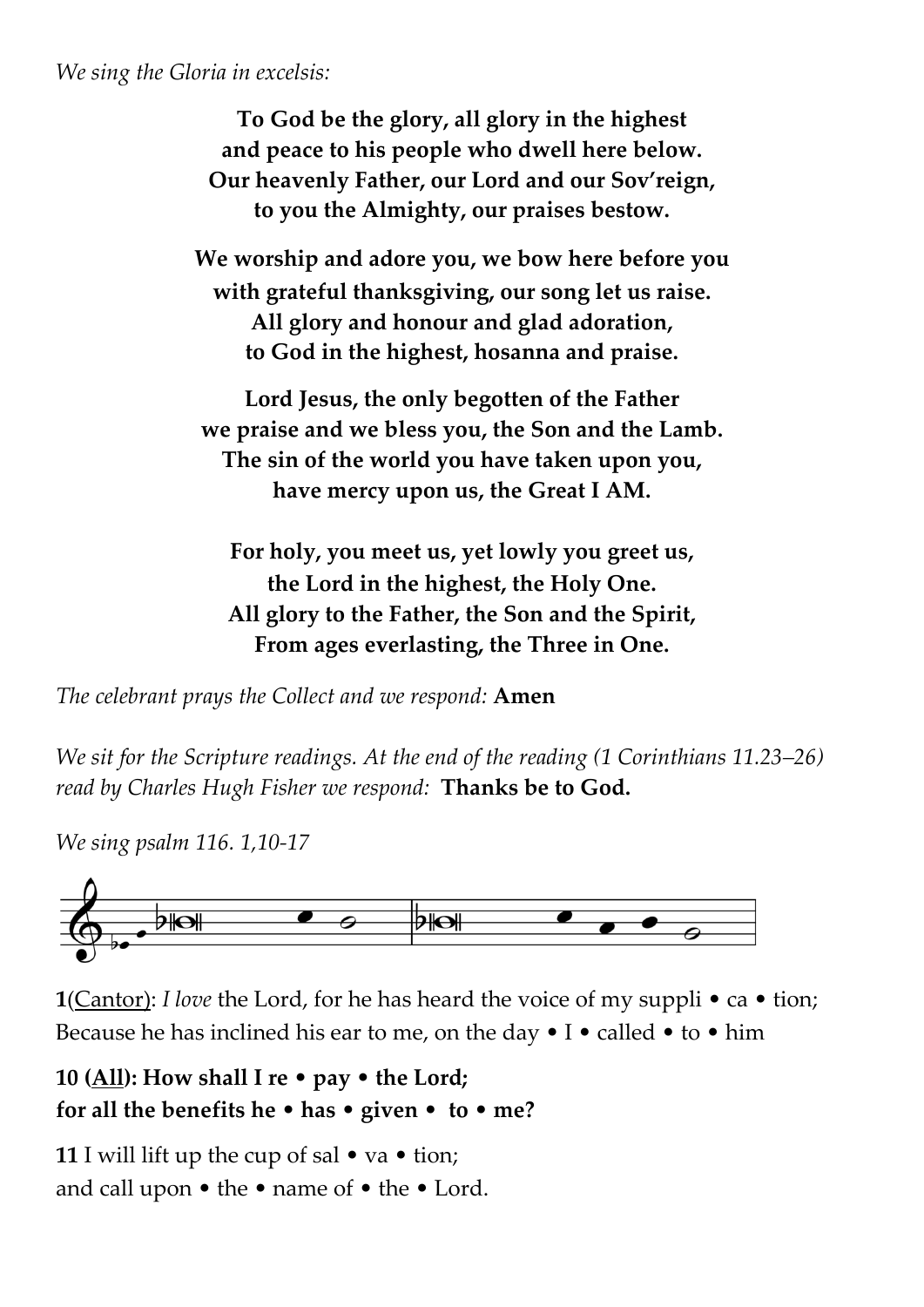**12 I will fulfil my** • **vows** • **to the Lord; in the presence** • **of** • **all** • **his** • **people.**

**13** Precious in the • sight • of the Lord; is the death  $\bullet$  of  $\bullet$  his  $\bullet$  faithful  $\bullet$  servants.

## **14 O Lord, I am your** • **ser** • **vant;**

**your servant, the child of your handmaid, you have freed** • **me** • **from** • **my** • **bonds.** 

**15** I will offer to you a sacrifice of • thanks • giving; and call upon • the • name of • the • Lord.

**16 I will fulfil my** • **vows** • **to the Lord; in the presence** • **of** • **all** • **his** • **people.** 

**17** In the courts of the house • of • the Lord; in the midst of you, O Jerusalem. • Al • le • lu • ia.

*We stand, joining in the acclamation to herald the gospel (John 6.51–58).*

Alleluia alleluia alleluia alleluia … **Alleluia alleluia alleluia alleluia.**

*Reader:* Hear the Gospel of our Lord Jesus Christ according to *N. People:* **Glory to you, O Lord.** *At the end:* This is the Gospel of the Lord. *People:* **Praise to you, O Christ.**

*We sit to hear the homily, followed by the reflective voluntary: Ave verum Corpus, W. A. Mozart.*

*We stand together to declare our faith.*

**I believe in God, the Father almighty, creator of heaven and earth. I believe in Jesus Christ, his only Son, our Lord, who was conceived by the Holy Spirit, born of the Virgin Mary, suffered under Pontius Pilate, was crucified, died, and was buried; he descended to the dead.**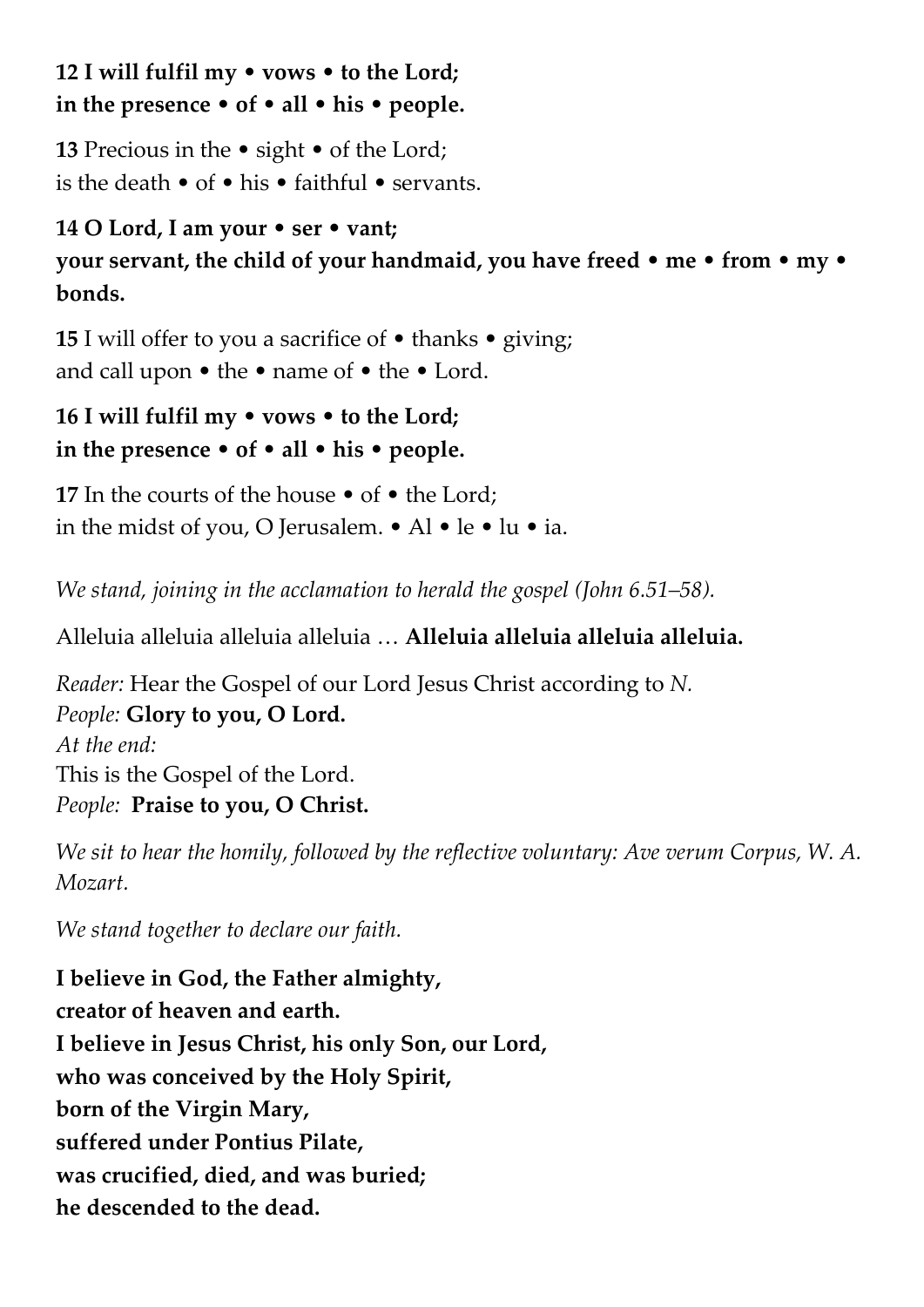**On the third day he rose again; he ascended into heaven, he is seated at the right hand of the Father, and he will come to judge the living and the dead. I believe in the Holy Spirit, the holy catholic Church, the communion of saints, the forgiveness of sins, the resurrection of the body, and the life everlasting. Amen.**

*We sit or stand for the prayers of intercession, led by Louise Roddon, and respond:*

Lord in your mercy, **Hear our prayer** *or:* Lord hear us*,* **Lord, graciously hear us.**

*At the end:* Merciful Father, **accept these prayers for the sake of your Son, our Saviour Jesus Christ. Amen.**

*We stand for the Peace.* 

*Celebrant:* The peace of the Lord be always with you. *People:* **And also with you.** 

*As the offertory gifts are brought to the altar, we stand to sing:*

**Let all mortal flesh keep silence, and with fear and trembling stand; ponder nothing earthly-minded, for with blessing in his hand, Christ our God to earth descendeth, our full homage to demand.**

**King of kings, yet born of Mary, as of old on earth he stood, Lord of lords, in human vesture, in the body and the blood; he will give to all the faithful his own self for heavenly food.**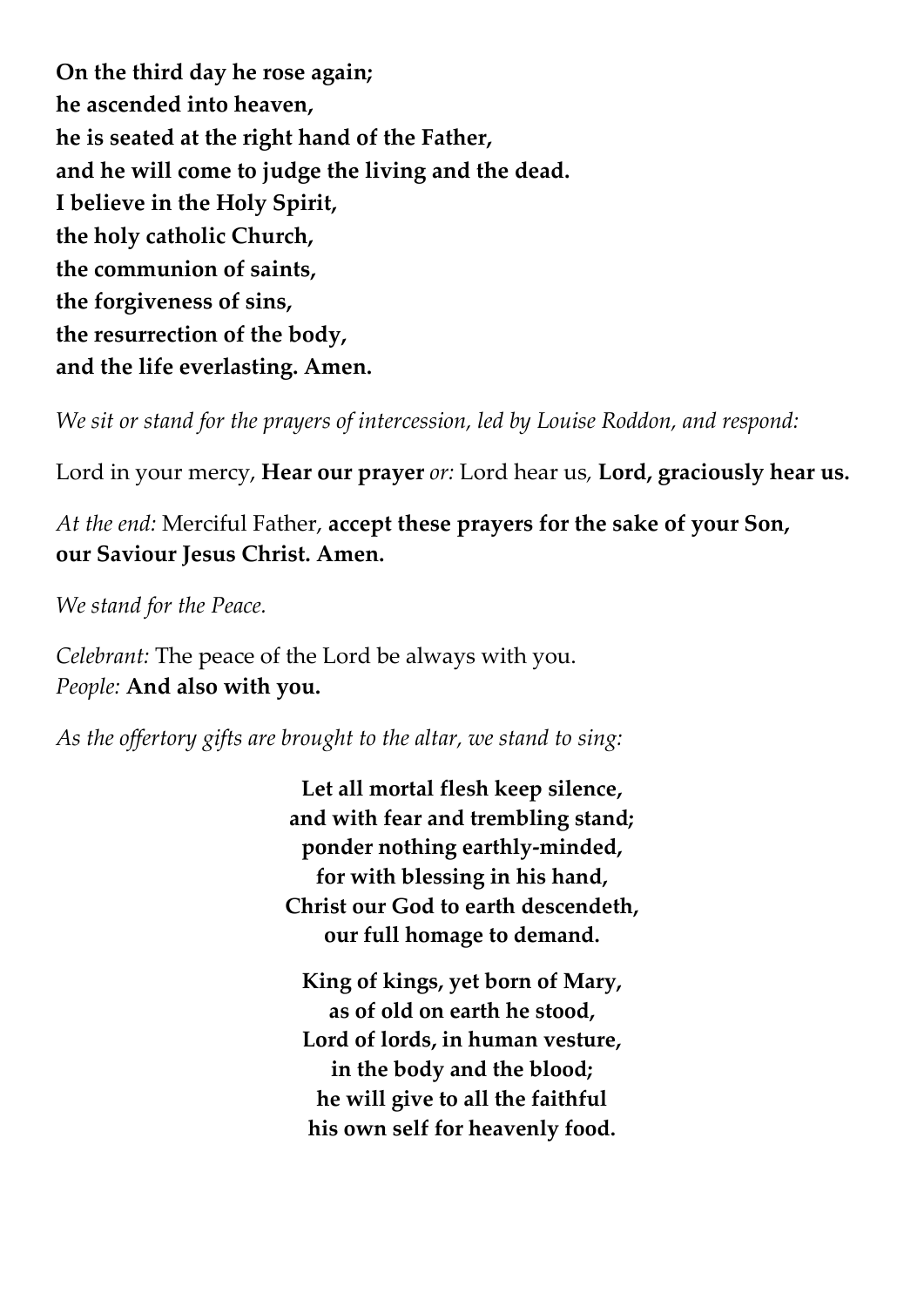**Rank on rank the host of heaven spreads its vanguard on the way, as the Light of light descendeth from the realms of endless day, that the powers of hell may vanish as the darkness clears away.** 

**At his feet the six-winged seraph, cherubim, with sleepless eye, veil their faces to the presence, as with ceaseless voice they cry: Alleluia, Alleluia, Alleluia, Lord Most High!**  *Liturgy of St James, trans. Gerard Moultrie (1829-1885)*

*We stand as the celebrant says the Prayer over the Gifts and we respond: Amen.* 

*We remain standing for the Eucharistic Prayer.*

*Celebrant:* The Lord be with you. *People:* **And also with you.** Lift up your hearts. **We lift them to the Lord.** Let us give thanks to the Lord our God. **It is right to give thanks and praise.**

*The celebrant praises God and we sing:*

**O Lord of hosts all holy, our God of power and might, heav'n and earth are full of your glory, and your eternal light. The angels sing Hosanna, the earth repeats the same, O Lord in highest heaven we glorify your name.**

*The celebrant recalls the Last Supper.* 

**How blest is the believer who comes to find your grace, and seeking you in repentance is greeted by your face. The angels sing hosanna, the earth repeats the same. O Lord in highest heaven, we glorify your name.**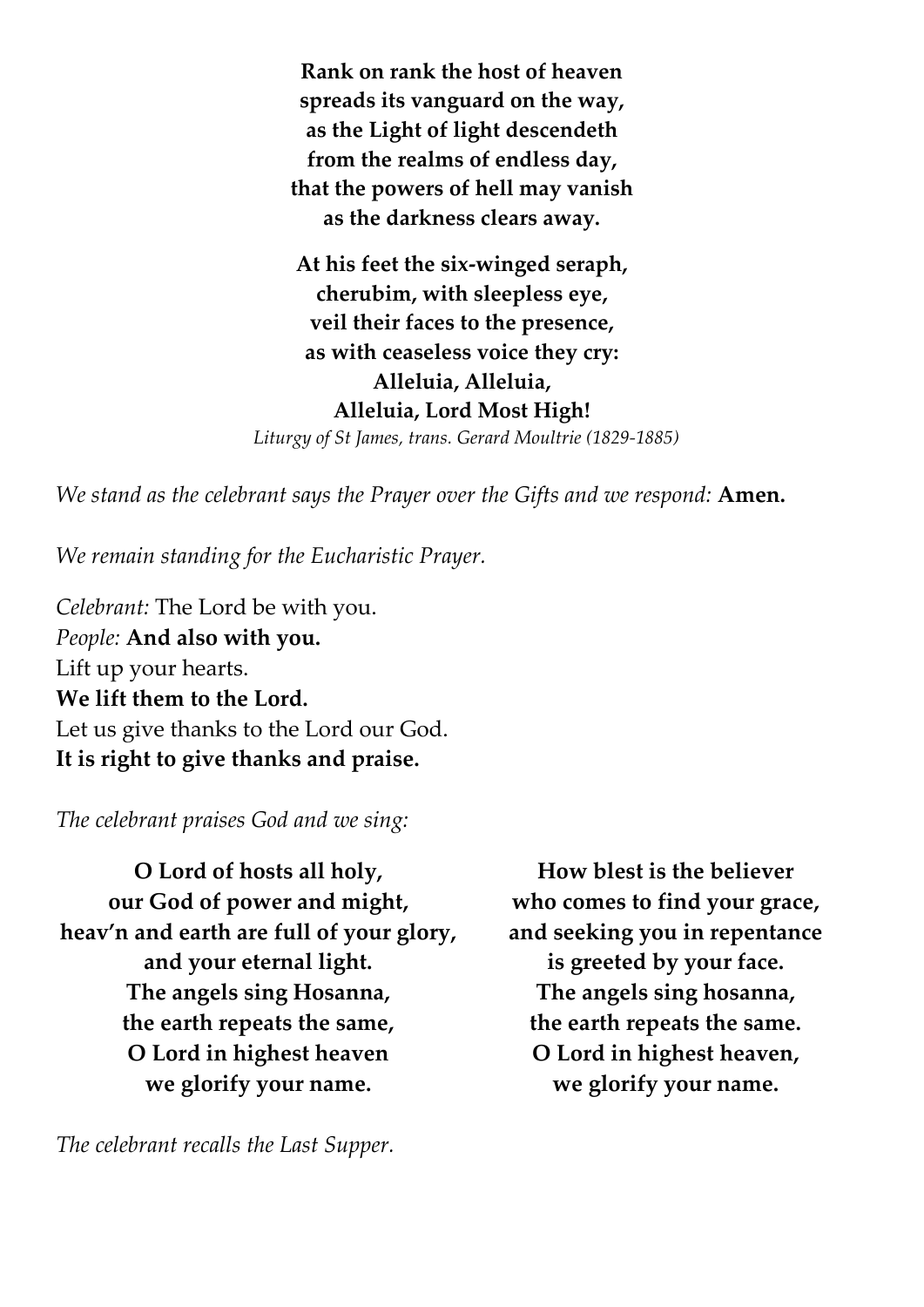The mystery of faith. **Christ has died: Christ is risen: Christ will come again.**

*The celebrant continues the prayer and we respond:* **Amen. Amen. Amen.**

*People:* **Our Father, who art in heaven, hallowed be thy name; thy kingdom come; thy will be done; on earth as it is in heaven. Give us this day our daily bread. And forgive us our trespasses, As we forgive those who trespass against us. And lead us not into temptation, But deliver us from evil. For thine is the Kingdom, the power and the glory, For ever and ever. Amen.**

*As the bread is broken, we sing:* 

**O Lamb of God, our Lord most holy, who redeems us from our sin. Have mercy on us, meek and lowly, make us clean and pure within,**

**grant us your peace we humbly pray, as we who worship you today receive your body and your blood, renewed in faith by heav'nly food.**

*Celebrant:* Behold the Lamb of God, who takes away the sin of the world. Blessed are those who are called to his supper.

*People:* **Lord, I am not worthy to receive you, but only say the word, and I shall be healed.**

*All who are baptised and normally receive Communion are welcome to do so here. If you prefer to receive a blessing, please come forward with this service booklet in your hands. If you are unable to stand, please wave your service sheet and communion will be brought to you.* 

*The Ministry of Healing (laying on of hands with anointing) is offered in the Lady Chapel, for anyone seeking the strength and comfort of the Holy Spirit. Please go into the Lady Chapel after you have received Communion.*

*Communion anthem: Panis Angelicus – Cesar Franck.*

*We remain seated to sing.*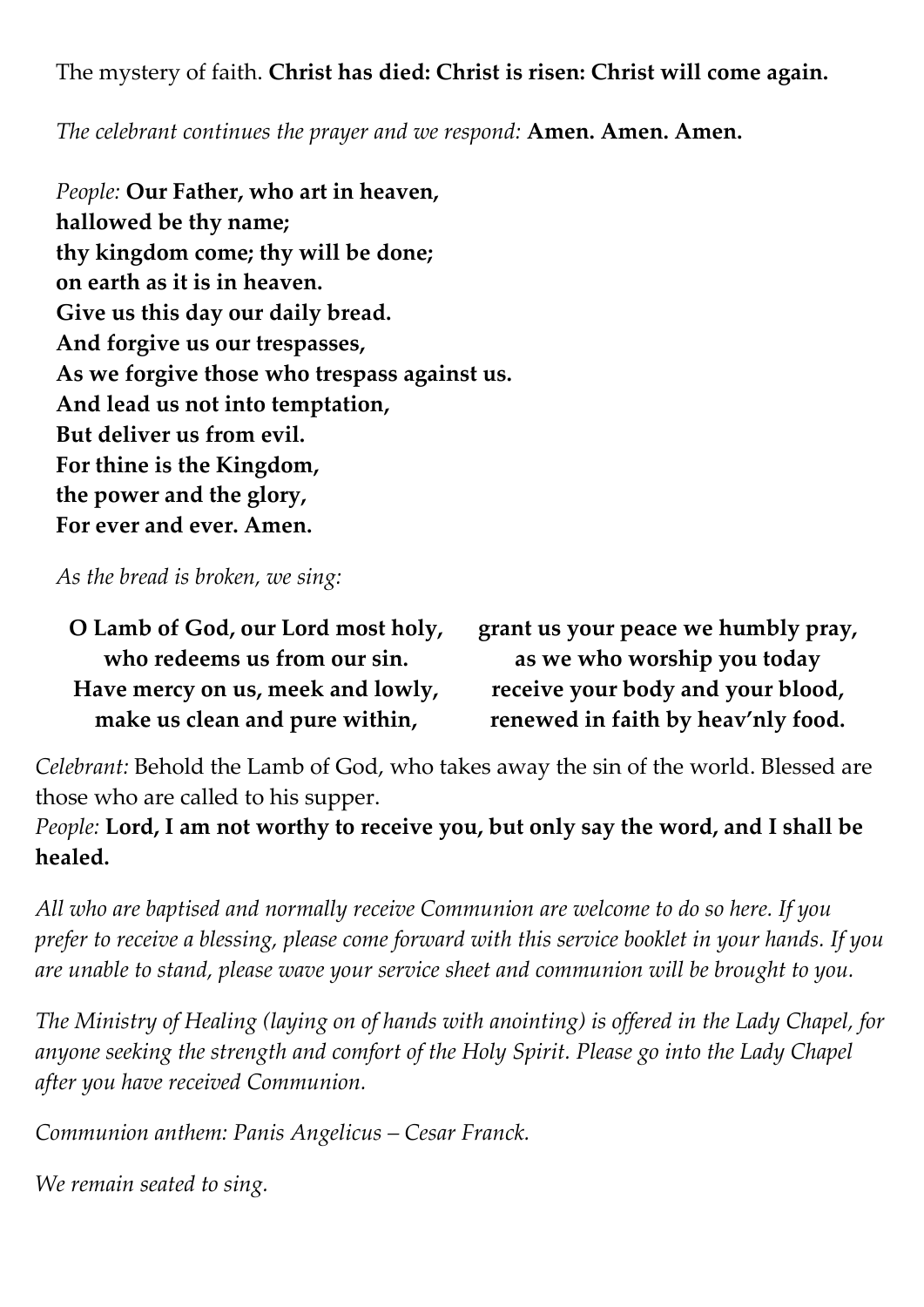**Sweet sacrament divine, hid in thy earthly home, lo, round thy lowly shrine, with suppliant hearts we come; Jesus, to thee our voice we raise, in songs of love and heart -felt praise, sweet sacrament divine, sweet sacrament divine.**

**Sweet sacrament of peace, dear home of ev'ry heart, where restless yearnings cease, and sorrows all depart; there in thine ear all trustfully we tell our tale of misery, sweet sacrament of peace, sweet sacrament of peace.**

**Sweet sacrament of rest, ark from the ocean's roar, within thy shelter blest soon may we reach the shore; save us, for still the tempest raves, save, lest we sink beneath the waves, sweet sacrament of rest, sweet sacrament of rest.**

**Sweet sacrament divine, earth's light and jubilee, in thy far depths doth shine thy Godhead's majesty; sweet light, so shine on us, we pray, that worthless joys may fade away, sweet sacrament divine, sweet sacrament divine.**

*We stand for the Post-Communion Prayer and respond:* **Amen.**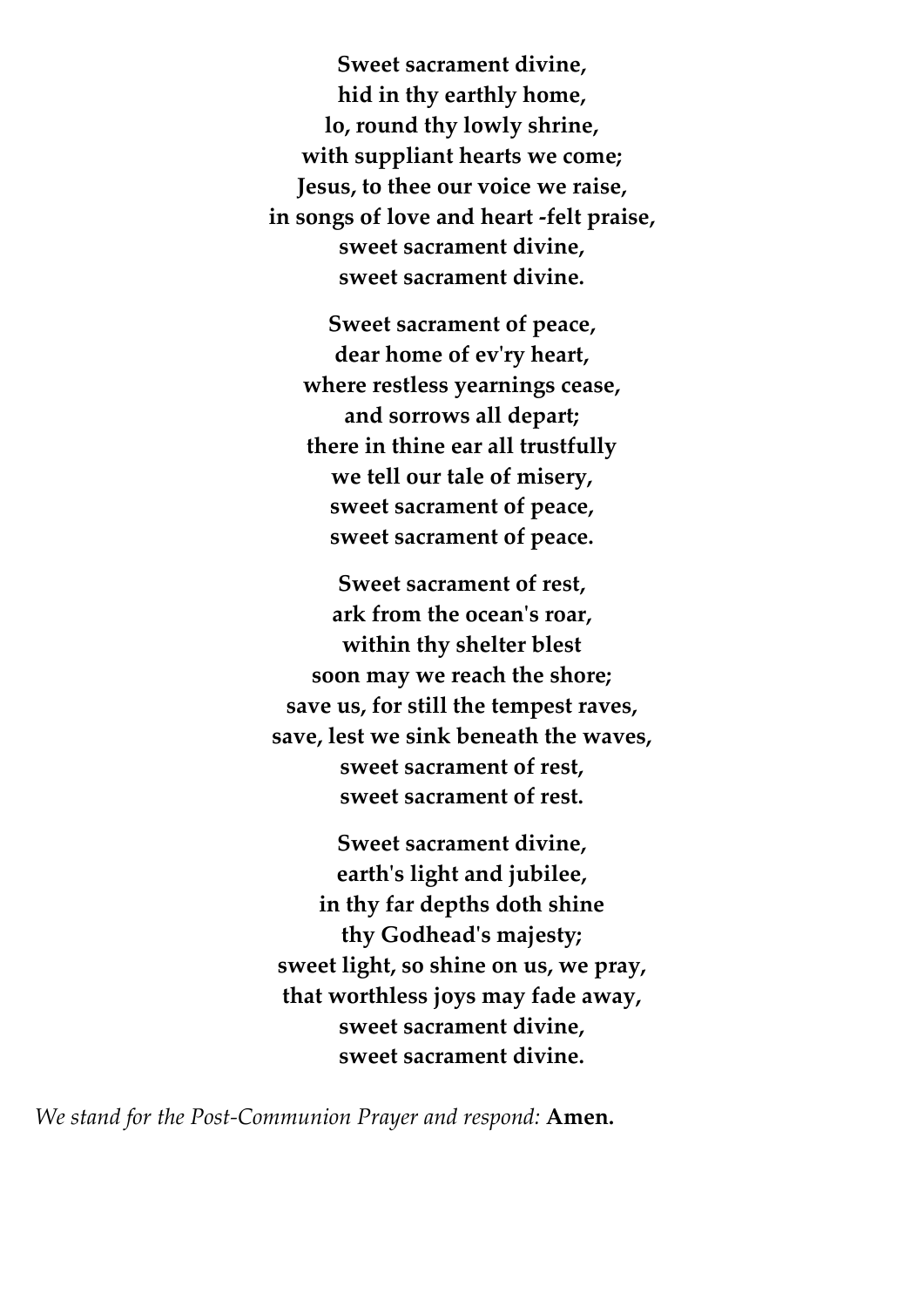#### **Procession of the Blessed Sacrament**

*We remain in our places to sing, as the Blessed Sacrament is processed around the church:*

**Guide me, O thou great Redeemer, pilgrim through this barren land; I am weak, but thou art mighty; hold me with thy pow'rful hand: bread of heaven, bread of heaven, feed me now and evermore, feed me now and evermore.**

**Open now the crystal fountain, whence the healing stream doth flow; let the fiery cloudy pillar lead me all my journey through: strong deliv'rer, strong deliv'rer, be thou still my strength and shield, be thou still my strength and shield.**

**When I tread the verge of Jordan, bid my anxious fears subside; death of death, and hell's destruction, land me safe on Canaan's side: songs of praises, songs of praises I will ever give to thee, I will ever give to thee.** *William Williams (1717 -1791), trans. Peter Williams (1727-1796) and others*

> **Alleluia, sing to Jesus, his the sceptre, his the throne; alleluia, his the triumph, his the victory alone: hark the songs of peaceful Sion thunder like a mighty flood: Jesus, out of ev'ry nation, hath redeemed us by his blood.**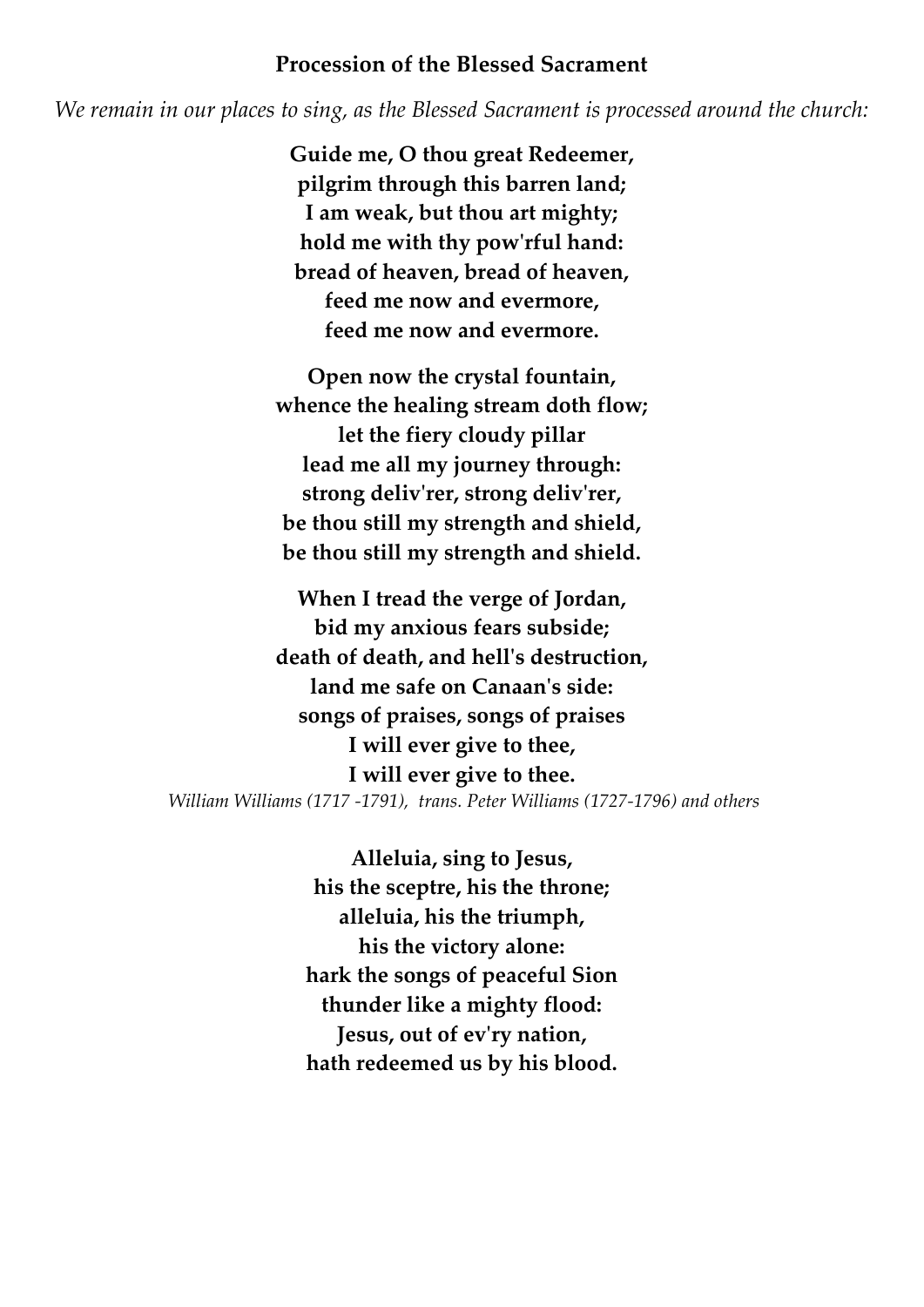**Alleluia, not as orphans are we left in sorrow now; alleluia, he is near us, faith believes, not questions how; though the cloud from sight received him when the forty days were o'er, shall our hearts forget his promise, 'I am with you evermore'?**

**Alleluia, bread of angels, thou on earth our food, our stay; alleluia, here the sinful flee to thee from day to day; intercessor, friend of sinners, earth's redeemer, plead for me, where the songs of all the sinless sweep across the crystal sea.**

**Alleluia, King eternal, thee the Lord of lords we own; alleluia, born of Mary, earth thy footstool, heav'n thy throne; thou within the veil hast entered robed in flesh, our great High Priest; thou on earth both priest and victim in the Eucharistic Feast.**

*The Blessed Sacrament returns to the altar.*

**Be still, for the presence of the Lord, the Holy One, is here; come, bow before him now, with reverence and fear. In him no sin is found, we stand on holy ground. Be still, for the presence of the Lord, the Holy One, is here.**

**Be still, for the glory of the Lord is shining all around; he burns with holy fire, with splendour he is crowned. How awesome is the sight, our radiant King of Light! Be still, for the glory of the Lord is shining all around.**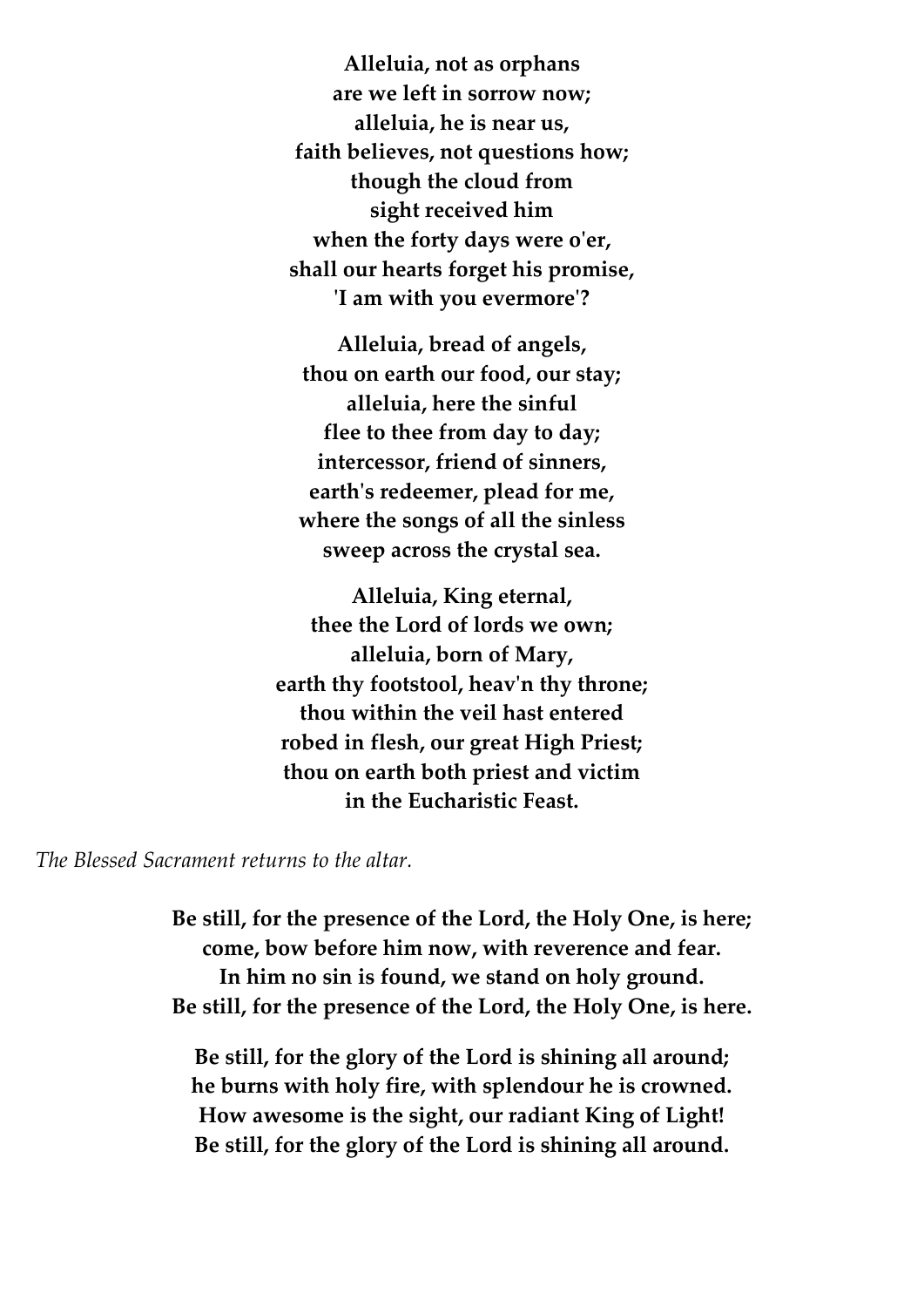## **Be still, for the power of the Lord is moving in this place, he comes to cleanse and heal, to minister his grace. No work too hard for him, in faith receive from him; be still, for the power of the Lord is moving in this place.**

*David J Evans (b. 1957) © 1986 Kingsway's Thankyou Music*

Christ our king and our redeemer, help us to know your power and your love. **Lord Jesus, bless your people.**

Christ our joy and solace, help us to serve you in our brothers and sisters.

**Lord Jesus, bless your people.**

Christ our hope and courage, bring peace to the earth; be with us as we work for justice.

**Lord Jesus, bless your people.**

Christ, our Lord and God: give your blessing to our homes and our city, our nation and our world.

### **Lord Jesus, bless your people.**

*We receive the blessing of Jesus in his sacramental presence.*

*As the Sacrament is returned to the Tabernacle, we sing the final hymn.*

**Praise God from whom all blessings flow, praise him, all creatures here below, praise him above ye heav'nly host, praise Father, Son and Holy Ghost.** *Thomas Ken (1637-1710)*

*Please remain seated for the organ voluntary if you are able: Prelude on "Hyfrydol" (Alleluia, sing to Jesus) R Vaughan Williams*

*All are welcome to stay after mass for refreshments.*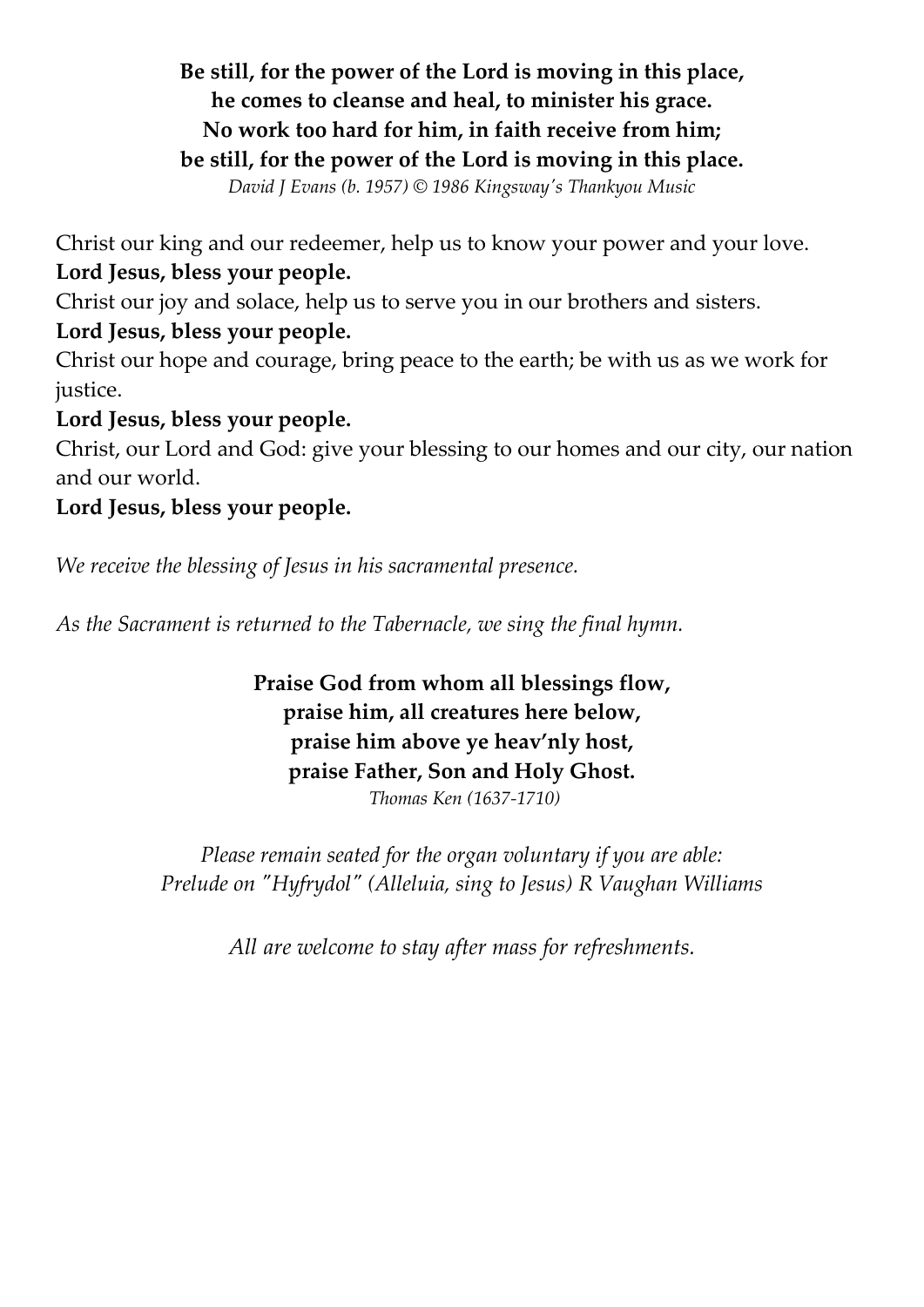#### **Notices**

**This Wednesday's recital at 2.00pm:** EnsemBouquet - Karen Wong (flute), Yuriko Matsuda (violin) and Mo Suet Ng (piano) present Bach, Bonis, Cui and Gaubert.

Our **Zoom Homegroup** meets fortnightly on Tuesdays at 7.00pm; the next meeting is this Tuesday, 21 June, when we continue a series of reflections on Eastern Orthodox ikons. All are most welcome. Meeting ID: 842 1778 3274. Passcode: 675319

The Friends of St Nicholas' presents a **Gala Concert** celebrating seven decades of music with 'Last Night of the Proms' Finale on Saturday, 2 July, 2022, 7 for 7.30 pm, performed by professional singers and musicians. Tickets £25 per person, to include a picnic-style supper. Cash bar. Further details and tickets from Jo Baker 01273 708708, or [jo.baker11@outlook.com](mailto:jo.baker11@outlook.com)

**War in Ukraine – ways to help**. The diocese and Church of England are encouraging parishes to support the relief effort in Ukraine by cash donation to the Disasters Emergency Committee, and the USPG/Diocese in Europe Emergency Appeal. Both organisations are receiving donations online:

Disasters Emergency Committee: https://www.dec.org.uk/appeal/ukraine-humanitarianappeal / USPG:<https://ukraine-emergency-appeal.raisely.com/>

If you are able to help with **foodbank donations**, we are still collecting. The box is by the south door. Thank you.

**Restoration of the chalice.** The chalice has now been restored to all celebrations of the Eucharist – at long last, and thanks be to God. If you would like to receive the Precious Blood, please remain at the altar step after you have received the Host: the lay minister will bring the chalice to you. If you prefer to communicate in one kind (Host only), simply return to your seat after you have received. There is no expectation that everyone will receive from the chalice, and nobody should feel under pressure to do so. Please *do not intinct* (dip your wafer into the wine). If you are not yet comfortable sharing a common cup, please feel free to continue receiving in one kind.